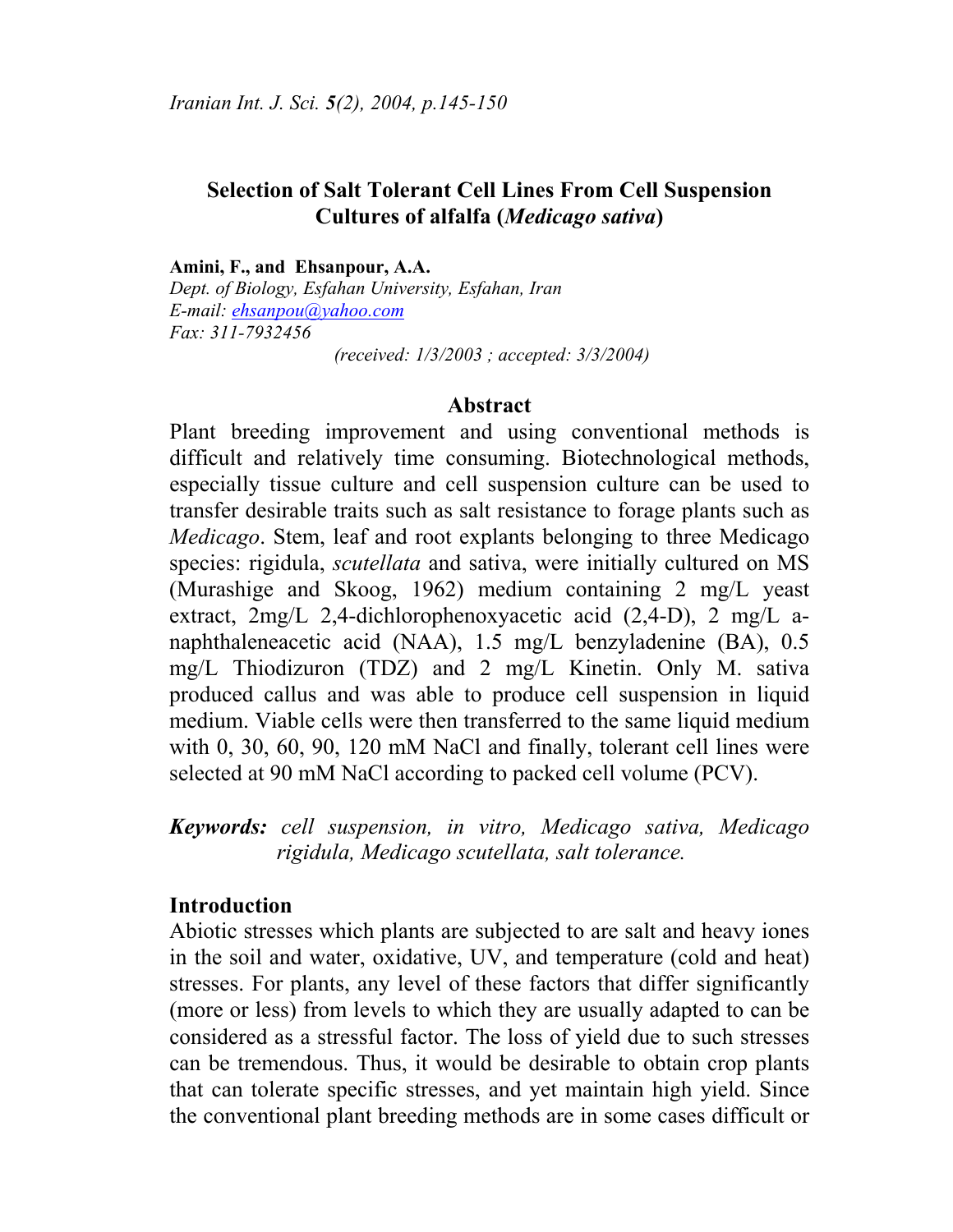$\overline{a}$ 

even impossible to carry out, therefore using plant cell and tissue culture technology can be beneficial in achieving plants with desirable characteristics such as salt tolerance (Dracup, 1997, Arcioni *et al.,* 1990). Several cases of isolation of cell lines with higher tolerance to salt concentration in the nutrient solutions have been reported, e.g., in rice, mustard and Nicotiana plumbaginifolia (Naborsm *et al.,* 1975).

Medicago species with high economically important value and a world wide range of cultivation are relatively salt tolerant (Leone *et al.,* 1994). Many attempts have been made using in vitro culture including plant regeneration and somatic embryogenesis of M. littoralis and M. suffruticosa (Xiu-Qing and Demarly, 1996; Zafar *et al.,* 1995). Thus obtaining plants that can tolerate hard conditions and at the same time retain their high cop yield would be much desirable. This study is aimed to: 1- set up an in vitro system for callus production and cell suspension culture for M. sativa, M. rigidula and M. scutellata. 2- selecting the salt tolerant cell lines from cell suspension belonging to the above mentioned species.

### **Materials and Methods**

Callus initiation was carried out using seeds of three Medicago species. Seeds were surface sterilized with 70% ethanol for 1min followed by 20% (v/v) sodium hypochlorite solution for 20min, and then rinsed three times in sterile distilled water. Seedlings were grown from seeds on a MS medium (Murashige and Skoog, 1962) solidified with 0.8% agar at pH=5.8. All cultures were kept in the culture room under 16 h light (approx. 2000 Lux) and 8 h dark photoperiod at 25°C. To break the dormancy of seeds and promote germination, seeds of M. rigidula and M. scutellata were pre-treated with absolute sulfuric acid for 2-3 h before sterilizing. For callus production from in vitro grown seedling, segments of leaf, stem and roots were cultured on different MS media consisting of A: 2 mg/L Yeast extract, 2 mg/L Kinetin, 2 mg/L NAA and 2mg/L 2,4-D, B: 2mg/L NAA, 1.5 mg/L BA and C: 2mg/L NAA, 0.5 mg/L TDZ. In each experiment 10 explants with 10 replications were used and calli were subcultured at 2 weeks intervals. To establish cell suspension calli were transferred to 250 ml of the same liquid medium, using shaker with 120 rpm. For selection of salt tolerant cell line suspensions were transferred to the liquid medium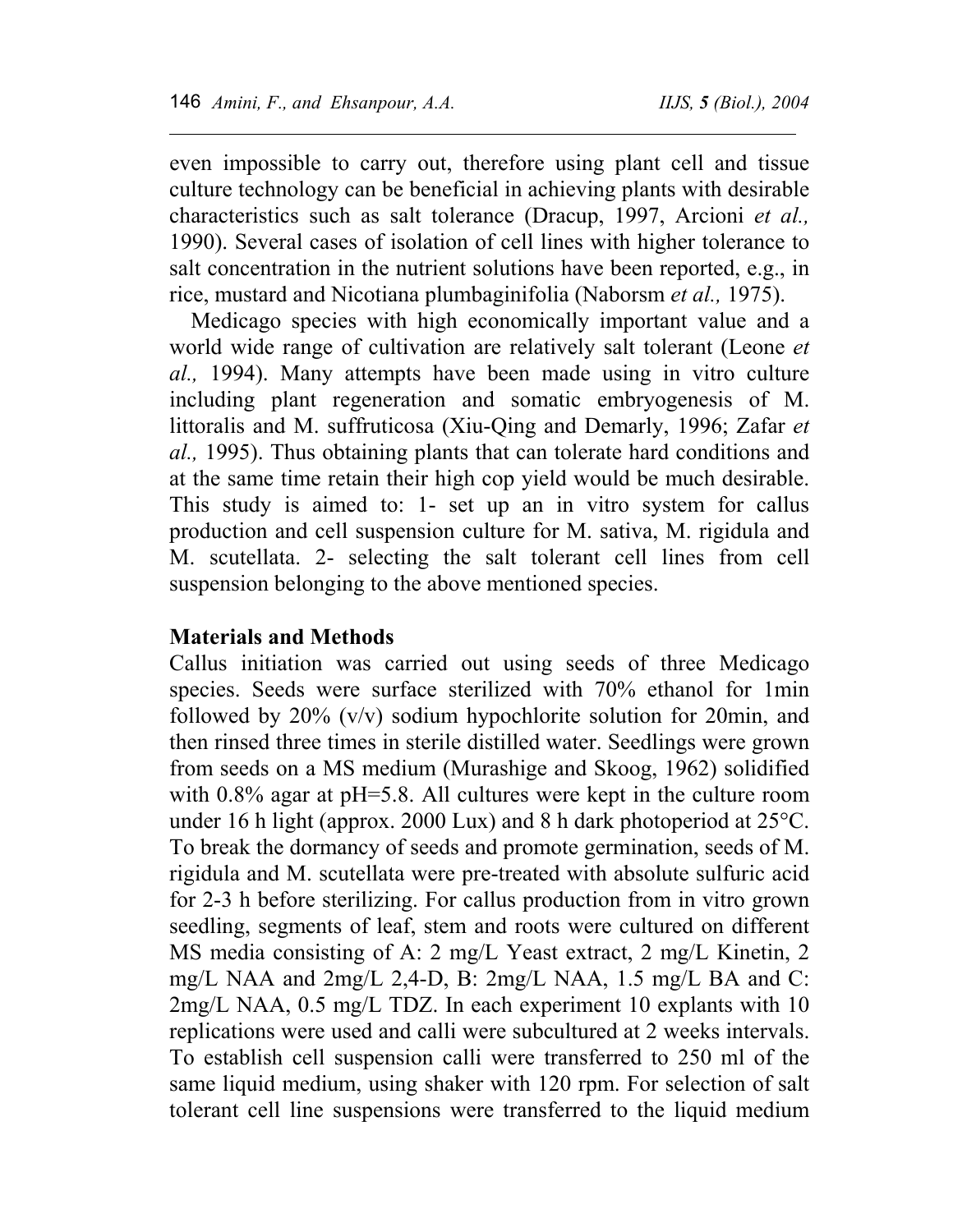containing 30 mM NaCl. Then at the end of the 3rd subcultures with 12 days intervals, relative growth according to packed cell volume (PCV) ( Ehsanpour and Jones, 2001) was measured and compared with the control (medium without salt). This protocol was applied for selection of the cell lines in medium with 60,90 and 120 mM NaCl respectively.

# **Results**

Results from in vitro culture of stem, leaf and root segments of three species of Medicago showed that only the stem explants of M. sativa were able to produce callus at higher frequency (88%) (Table 1) than other two species. The percentage of responsive stem explants was 3% and that of root explants was 25% on medium B in M. rigidula and M. *scutellata* respectively. The next step of experiments (cell suspension culture) was carried out by transferring the calluses into the same liquid medium. Since the only calluses from M. sativa continued to grow and produced cell suspension, selection experiments for salt tolerance was concentrated on M. sativa.

| <b>Species</b> | medium      | <i>stem</i>     | leaf                                   | root          |
|----------------|-------------|-----------------|----------------------------------------|---------------|
| M. sativa      | A           | 88 <sup>a</sup> | $35^{\circ}$                           | $12^e$        |
|                | в           | 38 <sup>b</sup> | 20 <sup>b</sup>                        | $8.7^\circ$   |
|                | $\mathbf C$ | $27^{\rm b}$    | $17^{\rm d}$                           | $6.5^\circ$   |
| M. rigidula    | A           | 19 <sup>b</sup> | $2.2^{\circ}$                          | $1.6^\circ$   |
|                | в           | 37 <sup>3</sup> | $\overline{\phantom{a}}^{\phantom{a}}$ | $1.5^\circ$   |
|                | C           | 12 <sup>b</sup> | $18^{\circ}$                           | $1.2^{\circ}$ |
| M. scutellata  | Æ           | $12^{\circ}$    | $3.4^{\rm d}$                          | $42^d$        |
|                | В           | 25 <sup>b</sup> | $3^d$                                  | $4^d$         |
|                | c           | $12^{\circ}$    | $_4$ d                                 | $67^{\rm d}$  |

**Table 1- Percentage of explants produced callus in three species of** *Medicago***.** 

*Uncommon letters are significantly different at p<0.05.* 

Treatment of cell suspension with different salt concentration ( 0, 30, 60, 90, 120 mM NaCl) resulted in selection of cell lines with high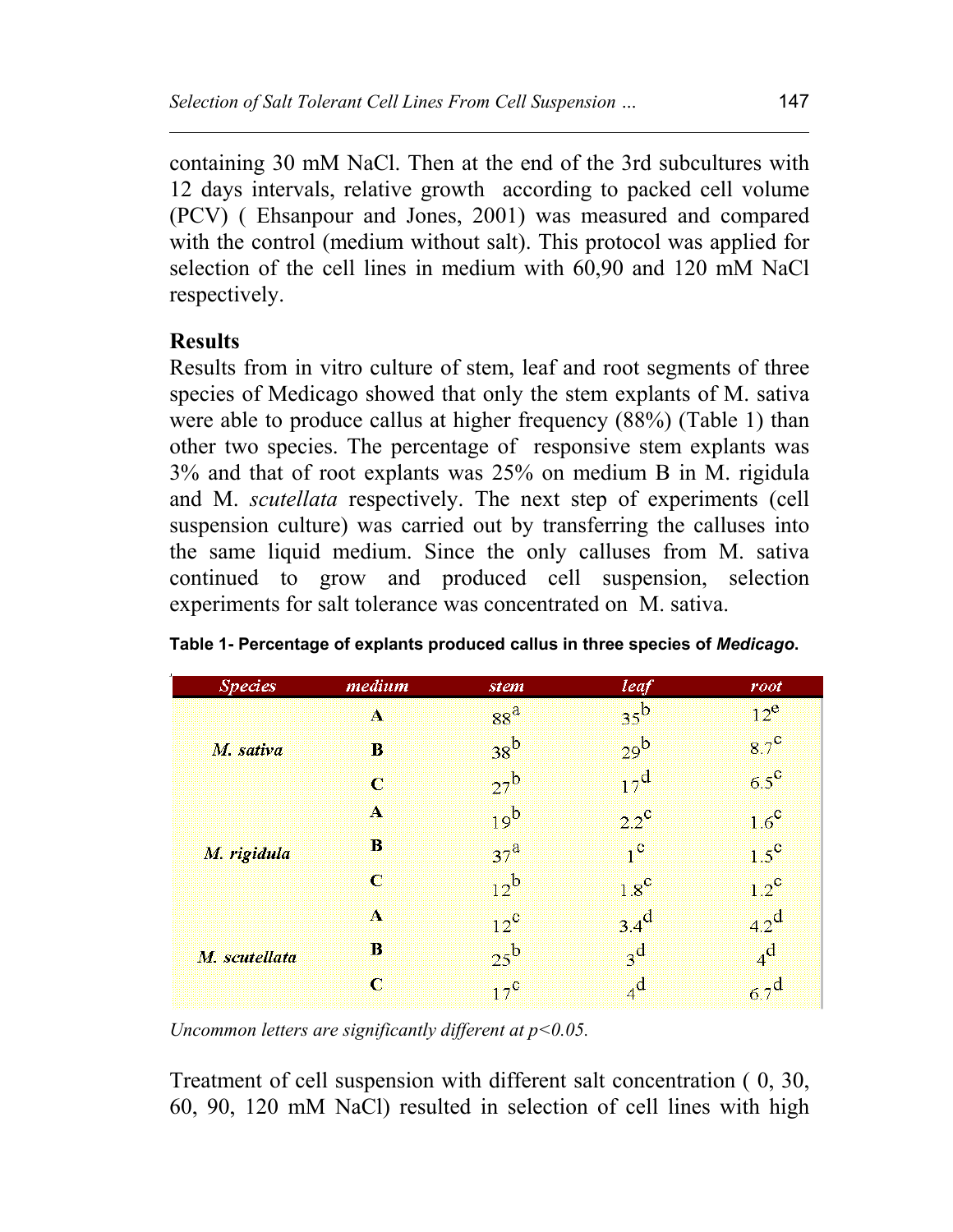$\overline{a}$ 

tolerance up to 90 mM NaCl according to PCV measurement. The viability of these cells was 80-85%. To confirm the stability of the salt tolerance of the selected cell lines, they were transferred to the same medium without salt and after three subcultures, transferred to the medium with different concentrations of salt again (Fig. 1). As a control, normal suspension (non-pretreated cells with salt) also treated with medium having NaCl. In this step the selected cell line continued to growth but non-selected did not.



**Figure 1- Relative growth of selected cell lines for salt tolerance in different NaCl concentrations** 

# **Discussion**

Because of the economic impact of stresses and the large amount of energy required to alter the environment to suit the plant, it is becoming increasingly important to utilize existing techniques to breed plants better adapted to stress. In the present study to obtain salt tolerant cell lines, the first step was callus production. Stem explants of M. sativa were able to produce callus, whereas, the other two species (M. *rigidula* and M. *scutellata*) were not responsive. These results indicated that callus production and development are highly dependent to genotype. In addition, the response of different explants even from the same species was different, for example, stem explants in M. sativa were much responsive than leaf and root explants. When calli from M. sativa were transferred to the same liquid medium, cell suspension was produced easily. It could be resulted from cell wall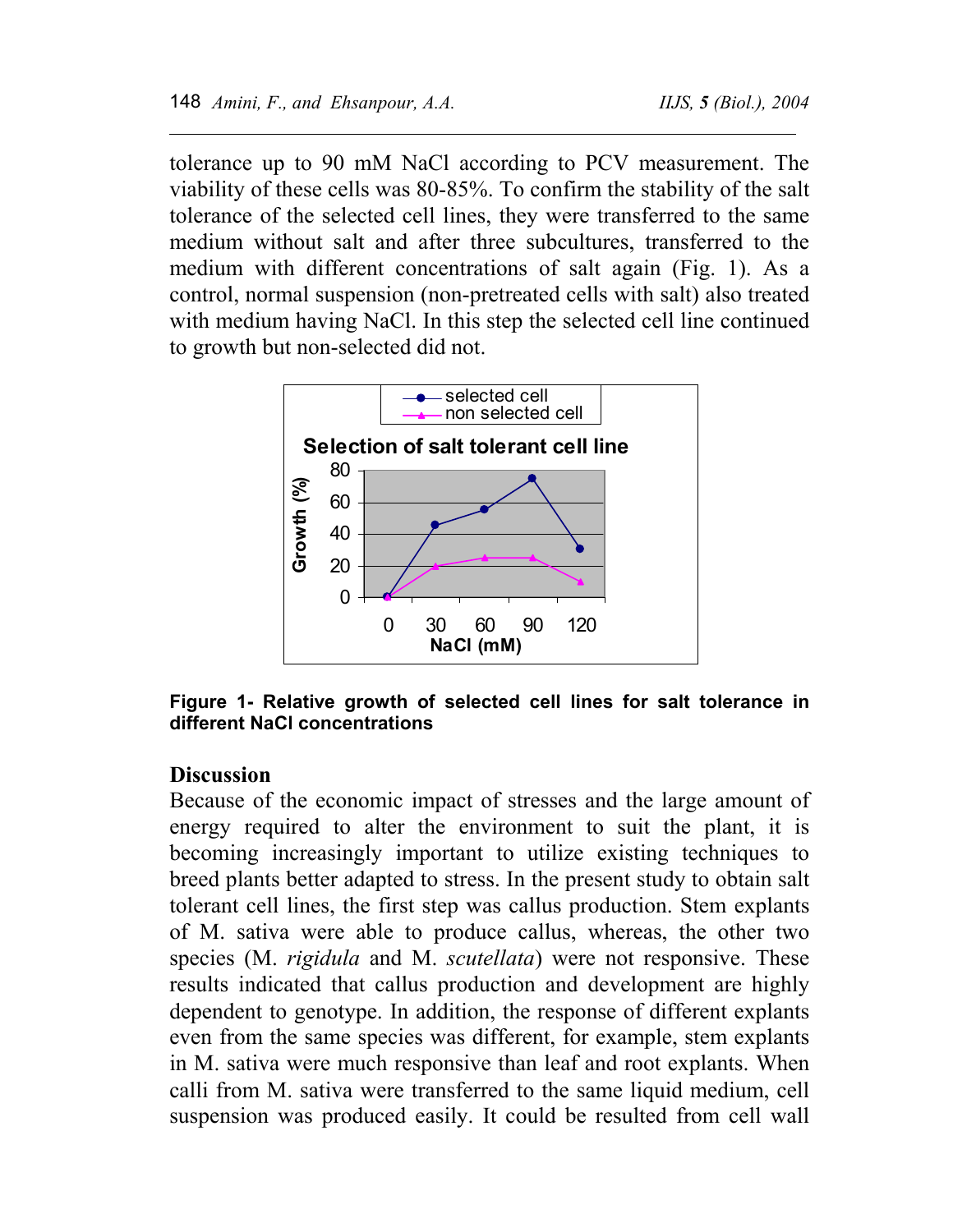structure and component which are different in three species (Lerner, 1985). Cell suspension technique has been used for selection of tolerant cell line for a number of traits in many plant species. Zenk (1974) reported the isolation of a resistant cell line from haploid cells in Nicotiana sylvestris. At 1% NaCl the resistant cells grew at 50%, the rate of that of control without salt. No growth occurred at 1% NaCl for the non-selected cells. This method has also been applied to Medicago species (Arcioni *et al.,* 1990). In our study, selected cell lines of M. sativa were able to grow on the medium with 90 mM NaCl and seems that they behave like a halophyte (Croughan *et al.,* 1987). However, at 120 mM and higher concentrations of salt, cells did not grow (data did not show). One of the important points in these experiments was the growth of viable cells at 90mM salt after being cultured in salt free medium for three subcultures and returned back to the medium with high concentration of NaCl. This can be interpreted possibly by different types of genetic and chromosomal variation or somaclonal variation mechanisms which are likely to be most relevant for salt tolerant breeding (Chudhary *et al.,* 1997; Dracup 1997; Hanson, 1984).

### **References**

- Arcioni, S., Damiani, F., Pezzotto, M and Lipotto, E (1990) *Alfalfa lucerne* (Medicago species) In: Bajaj, Y.S.P. (ed). Biotechnology in Agriculture and Forestry. Vol, 10, pp 197-241, Elsevier, New York.
- Chaudhary, M.T., Merrett, M.J., and Wainwright, S.J. (1997) *Growth, ion content and proline accumulation in NaCl selected and nonselected cell lines of Lucerne cultured on sodium and potassium salts*. Plant Science **127,** 71-79.
- Croughan, T.P., Stavarek, S.J., and Rains, D.W. (1978) *Selection of NaCl tolerant line of culture alfalfa cells*. Crop Science, **18,** 959- 963.
- Dracup, M. (1997) *Increasing salt tolerance of plants through cell culture requires greater understanding of tolerance mechanisms*. Aus. J. Plant Physiol **18,** 1-15.
- Ehsanpour, A.A., and Jones, M.J.K. (2001) *Plant regeneration from protoplast culture of potato cv. Delaware using silver thiosulfate (STS)*. Journal of Science **12,** 103-110 .